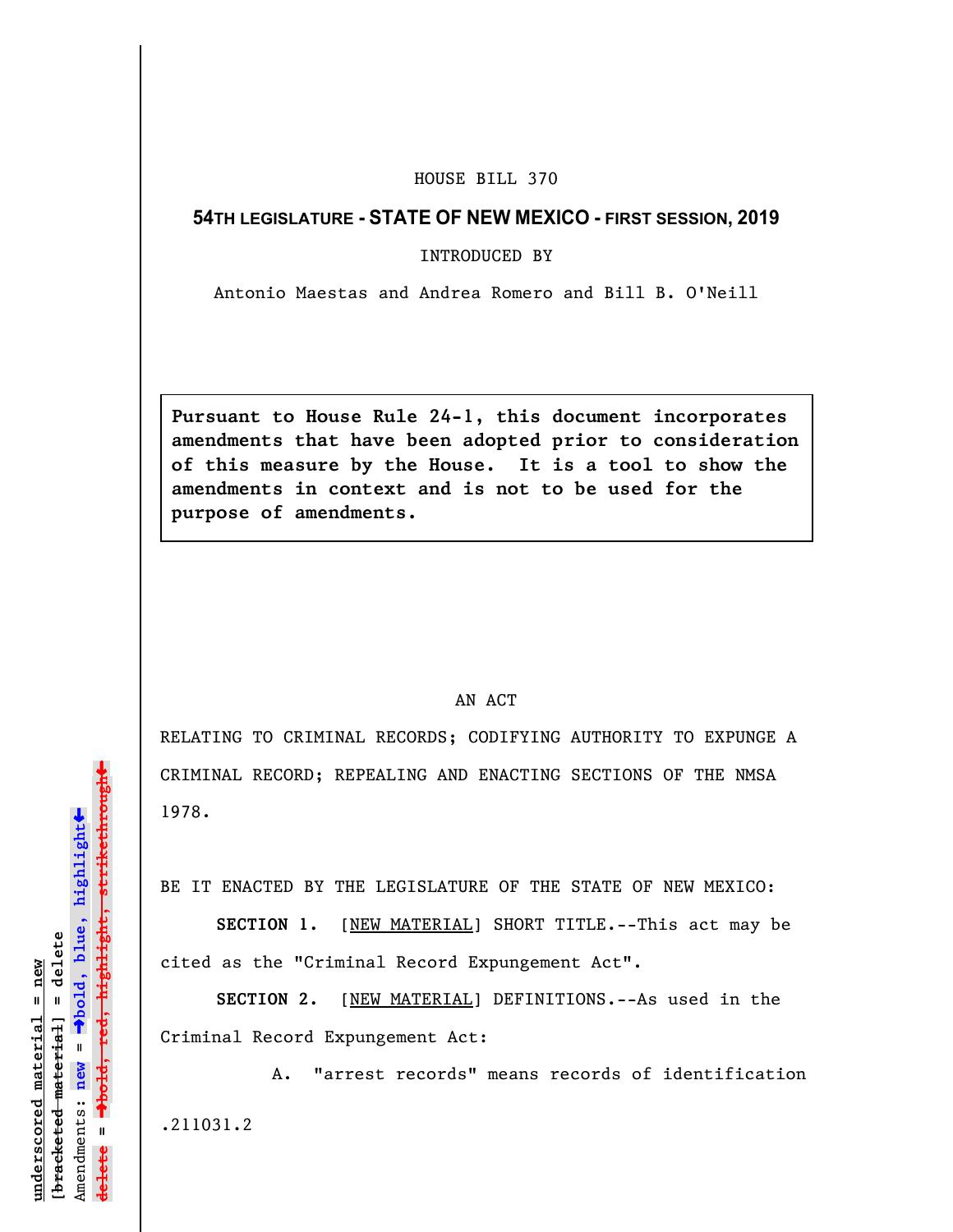of a person under arrest or under investigation for a crime taken or gathered by an official; "arrest records" includes information gathered from the national crime information center or another criminal record database, photographs, fingerprints and booking sheets; except "arrest records" does not include:

(1) driving while intoxicated citations maintained by the taxation and revenue department;

(2) computer-aided dispatch information; or

(3) log books relating to breath alcohol testing equipment;

B. "expungement" means the removal from access to the general public of a notation of an arrest, complaint, indictment, information, plea of guilty, conviction, acquittal, dismissal or discharge record, including a record posted on a publicly accessible court, corrections or law enforcement internet website; and

C. "public records" means documentation relating to a person's arrest, indictment, proceeding, finding or plea of guilty, conviction, acquittal, dismissal or discharge, including information posted on a court or law enforcement website; but "public records" does not include:

(1) arrest record information that:

(a) reveals confidential sources,

methods, information or individuals accused but not charged with a crime and that is maintained by the state or any of its

 $- 2 -$ 

.211031.2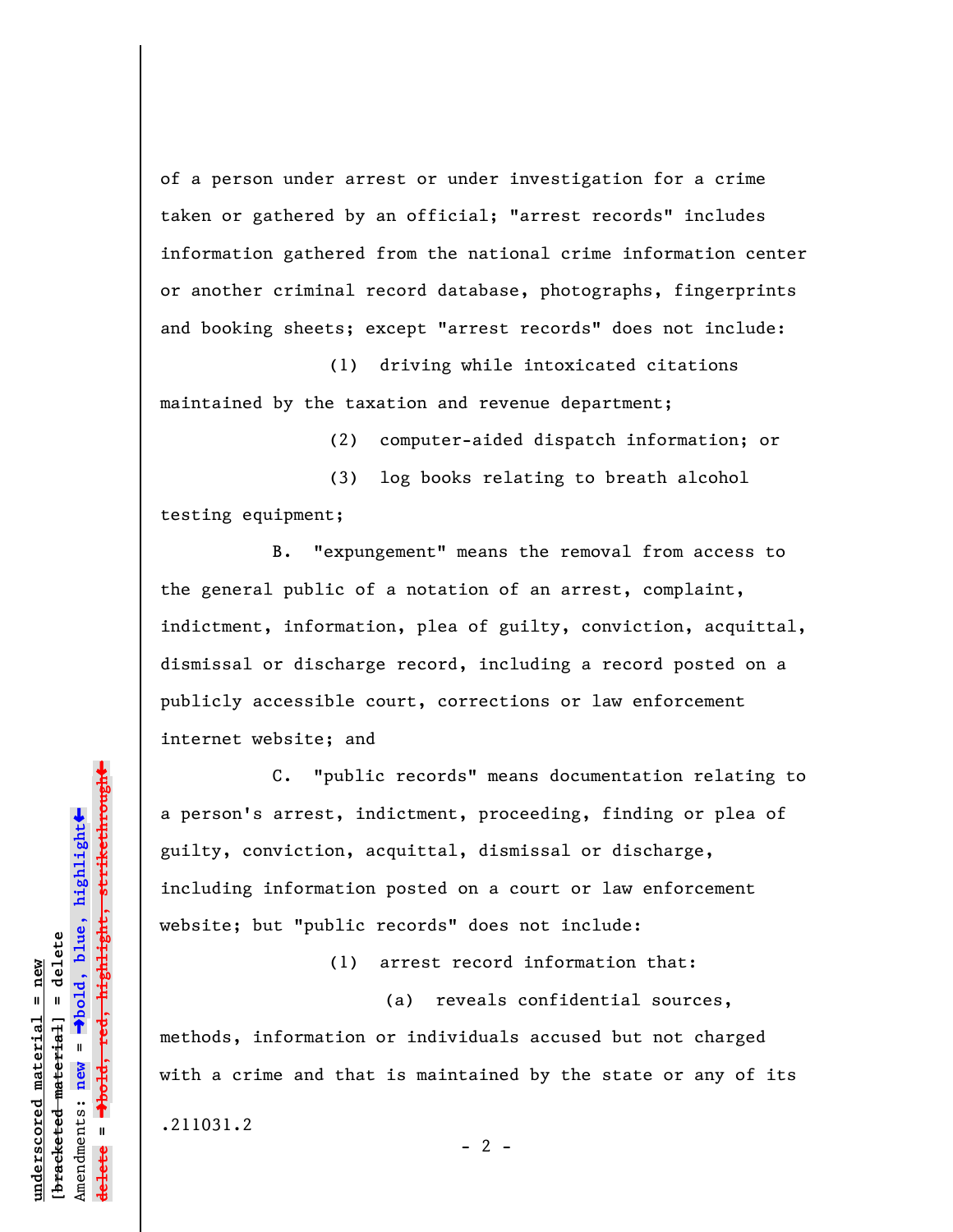political subdivisions pertaining to any person charged with the commission of any crime; or

(b) is confidential and unlawful to disseminate or reveal, except as provided in the Arrest Record Information Act or other law;

(2) the file of a district attorney or attorney general maintained as a confidential record for law enforcement purposes and not open for inspection by members of the public;

(3) a record maintained by the children, youth and families department, the human services department or the public education department when that record is confidential under state or federal law and is required to be maintained by state or federal law for audit or other purposes; or

(4) a record received pursuant to a background check as authorized by law.

**SECTION 3.** [NEW MATERIAL] EXPUNGEMENT OF RECORDS UPON IDENTITY THEFT Hflº**OR WRONGFUL HJC**º**ARREST,**»**HJC**

**Hfl**º**ARREST,**»**Hfl INDICTMENT OR CHARGE**»Hfl.--

A. A person who is Hfl→wrongfully **HJC**º**arrested,**»**HJC Hfl**º**arrested,**»**Hfl indicted or charged for** any crime or who is<sup>t</sup>Hfl wrongfully identified in arrest records or public records as a result of identity theft may petition the district court for an order to expunge arrest records and public records.

 $-3 -$ 

.211031.2

 $\ddag$ º**bold, red, highlight, strikethrough**  $\ddot{\bullet}$ º**bold, blue, highlight** bracketed material] = delete **[bracketed material] = delete** inderscored material = new **underscored material = new** Amendments: **new** =  $\mathbf{I}$ Amendments: new **delete =**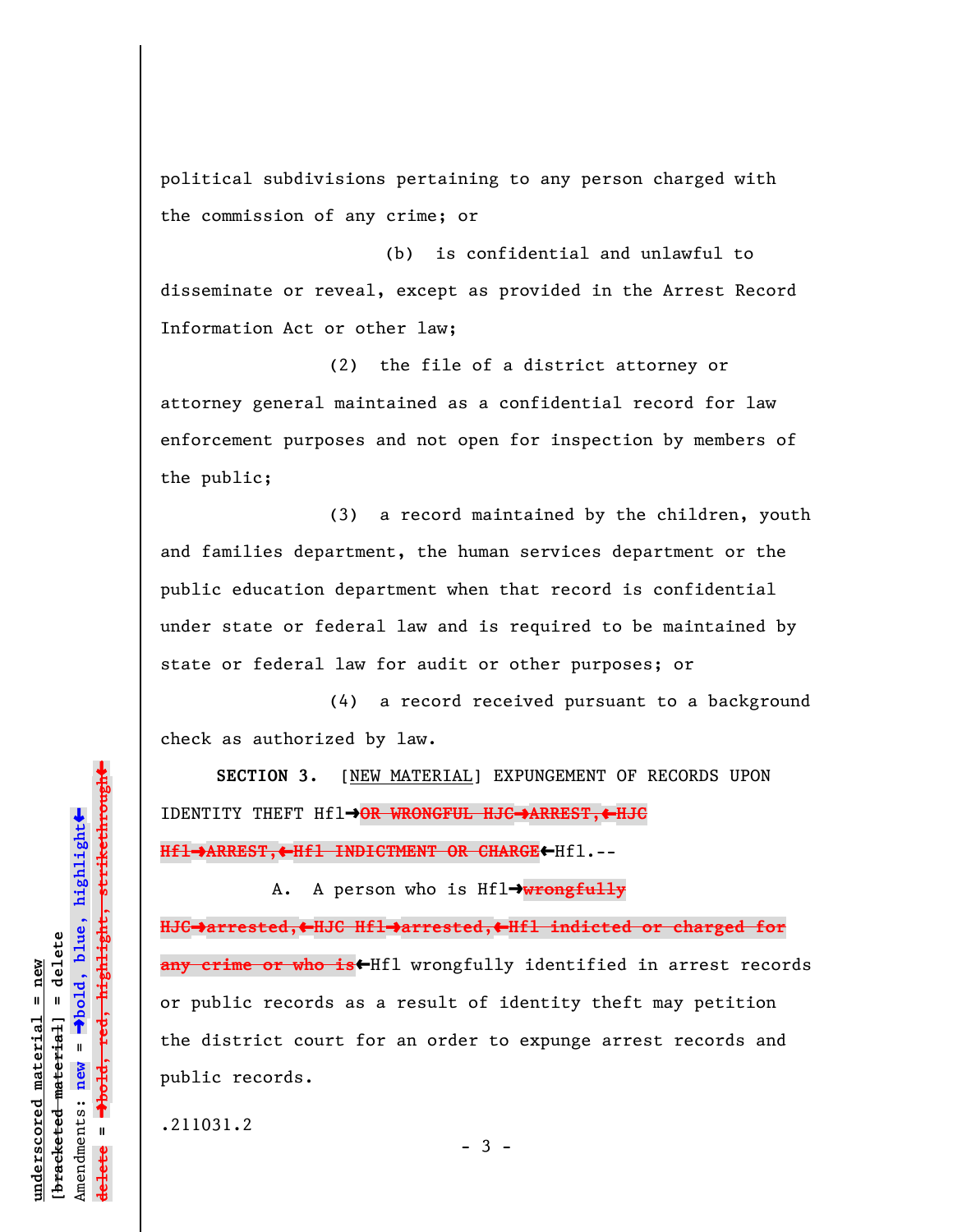B. After a hearing on the petition and upon a showing that the person is a victim of identity theft  $Hf1 \rightarrow or$ **was wrongfully HJC**º**arrested,**»**HJC Hfl**º**arrested,**»**Hfl indicted** or charged<Hfl, the court shall issue an order within thirty days of the hearing requiring that all arrest records and public records be expunged.

C. The court shall cause a copy of the order to be delivered to all relevant law enforcement agencies and courts. The order shall prohibit all relevant law enforcement agencies and courts from releasing copies of such records to any person, except upon order of the court.

D. SJC→The←SJC SJC→After notice to and a hearing **for all interested parties and in compliance with all** applicable law, the<sup>+</sup>SJC court shall insert in the records the correct name and other identifying information of the offender, if known or ascertainable, in lieu of the name of the person wrongly identified.

**SECTION 4.** [NEW MATERIAL] EXPUNGEMENT OF RECORDS UPON RELEASE WITHOUT CONVICTION.--

A. One year from the date of the final disposition in the case, a person released without conviction for a violation of a municipal ordinance, misdemeanor or felony may petition the district court in the district in which the charges against the person originated for an order to expunge arrest records and public records related to that case.

.211031.2

 $\ddag$ º**bold, red, highlight, strikethrough**  $\ddot{\bullet}$ º**bold, blue, highlight** bracketed material] = delete **[bracketed material] = delete** inderscored material = new **underscored material = new** Amendments: **new** =  $\mathbf{I}$ Amendments: new **delete =**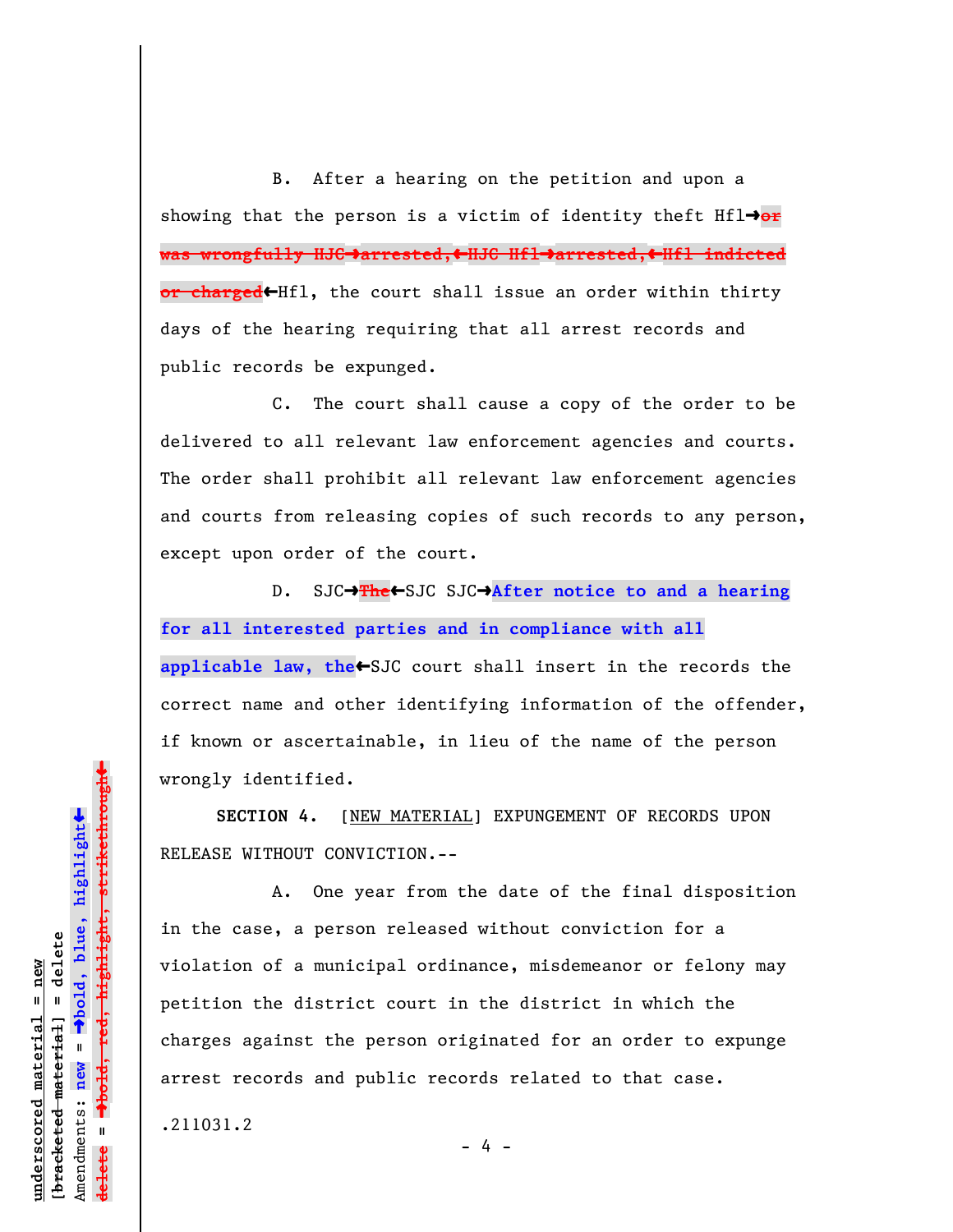B. A petitioner shall provide notice of the filed petition to the following parties, which parties shall be given an opportunity to provide to the district court any objections to the petition:

(1) the district attorney for that district;

(2) the department of public safety; and

(3) the law enforcement agency that arrested the petitioner.

C. After a hearing on the petition, the court shall issue an order within thirty days of the hearing requiring that all arrest records and public records related to the case be expunged if it finds that no other charge or proceeding is pending against the petitioner and if the petitioner was released without a conviction, including:

(1) an acquittal or finding of not guilty;

(2) a nolle prosequi, a no bill or other

dismissal;

(3) a referral to a preprosecution diversion program;

(4) an order of conditional discharge pursuant to Section 31-20-13 NMSA 1978; or

(5) the proceedings were otherwise discharged. D. The court shall cause a copy of the order to be delivered to all relevant law enforcement agencies and courts. The order shall prohibit all relevant law enforcement agencies

 $- 5 -$ 

.211031.2

º**bold, red, highlight, strikethrough** <del>highlight, strikethrou</del>  $\ddot{\bullet}$ º**bold, blue, highlight** bracketed material] = delete **[bracketed material] = delete** inderscored material = new **underscored material = new** Amendments: **new** =  $\mathbf{I}$ Amendments: new **delete =**

»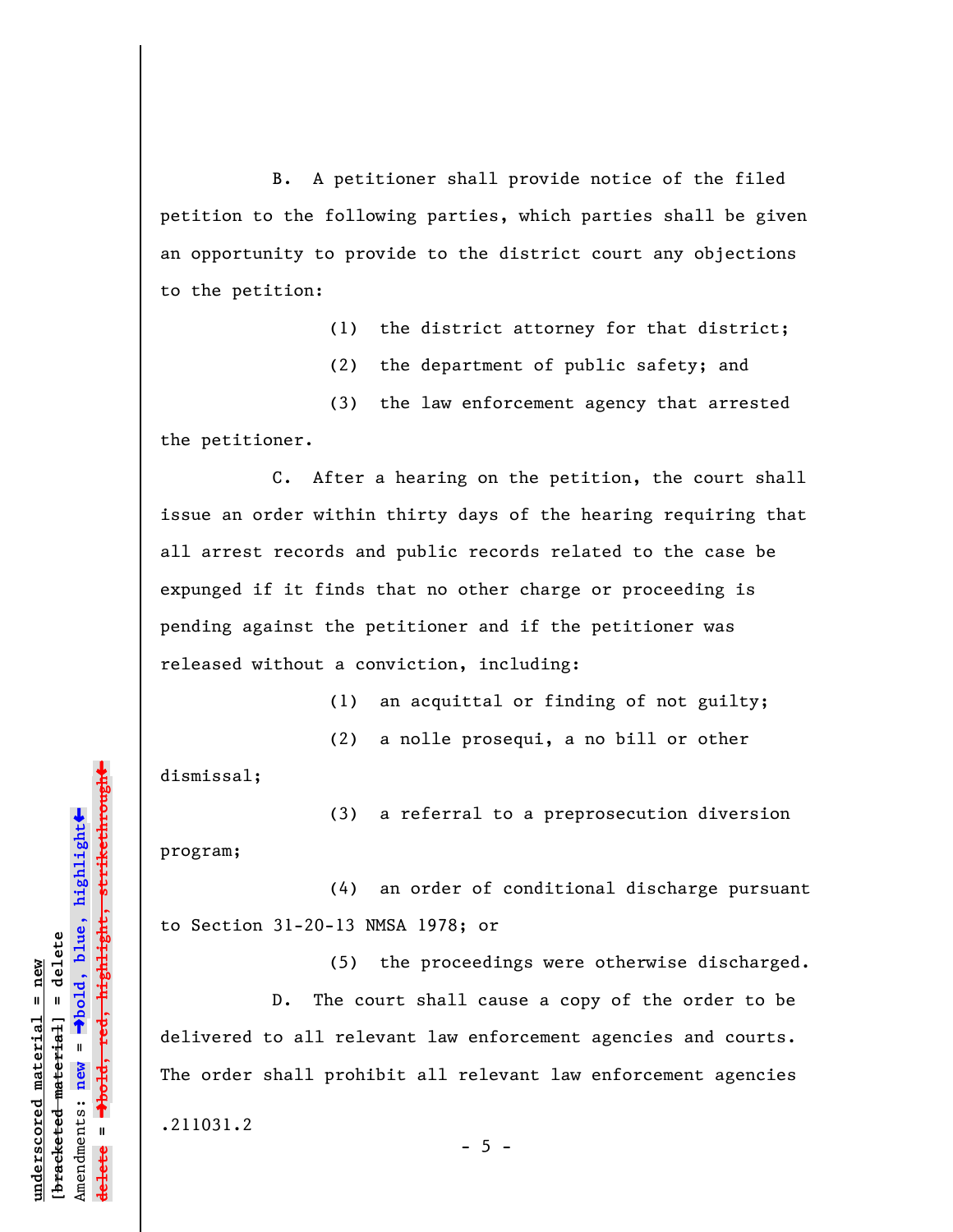and courts from releasing copies of the records to any person, except upon order of the court.

**SECTION 5.** [NEW MATERIAL] EXPUNGEMENT OF RECORDS UPON CONVICTION.--

A. A person convicted of a violation of a municipal ordinance, misdemeanor or felony, following the completion of the person's sentence and the payment of any fines or fees owed to the state for the conviction, may petition the district court in which the person was convicted for an order to expunge arrest records and public records related to that conviction.

B. A petitioner shall provide notice of the filed petition to the following parties, which parties shall be given an opportunity to provide to the district court any objections to the petition:

(1) the district attorney for that district;

(2) the department of public safety; and

(3) the law enforcement agency that arrested the petitioner.

C. After a hearing on a petition, the court shall issue an order within thirty days of the hearing requiring that all arrest records and public records related to the conviction be expunged if the court finds that:

(1) no other charge or proceeding is pending against the petitioner;

(2) justice will be served by an order to

.211031.2

**underscored material = new [bracketed material] = delete**

bracketed material] = delete inderscored material = new

Amendments: **new** =

Amendments: new

 $\mathbf{I}$ 

**delete =**

º**bold, blue, highlight**

º**bold, red, highlight, strikethrough**

<del>highlight, strikethrou</del>

 $\ddot{\bullet}$ 

»

 $- 6 -$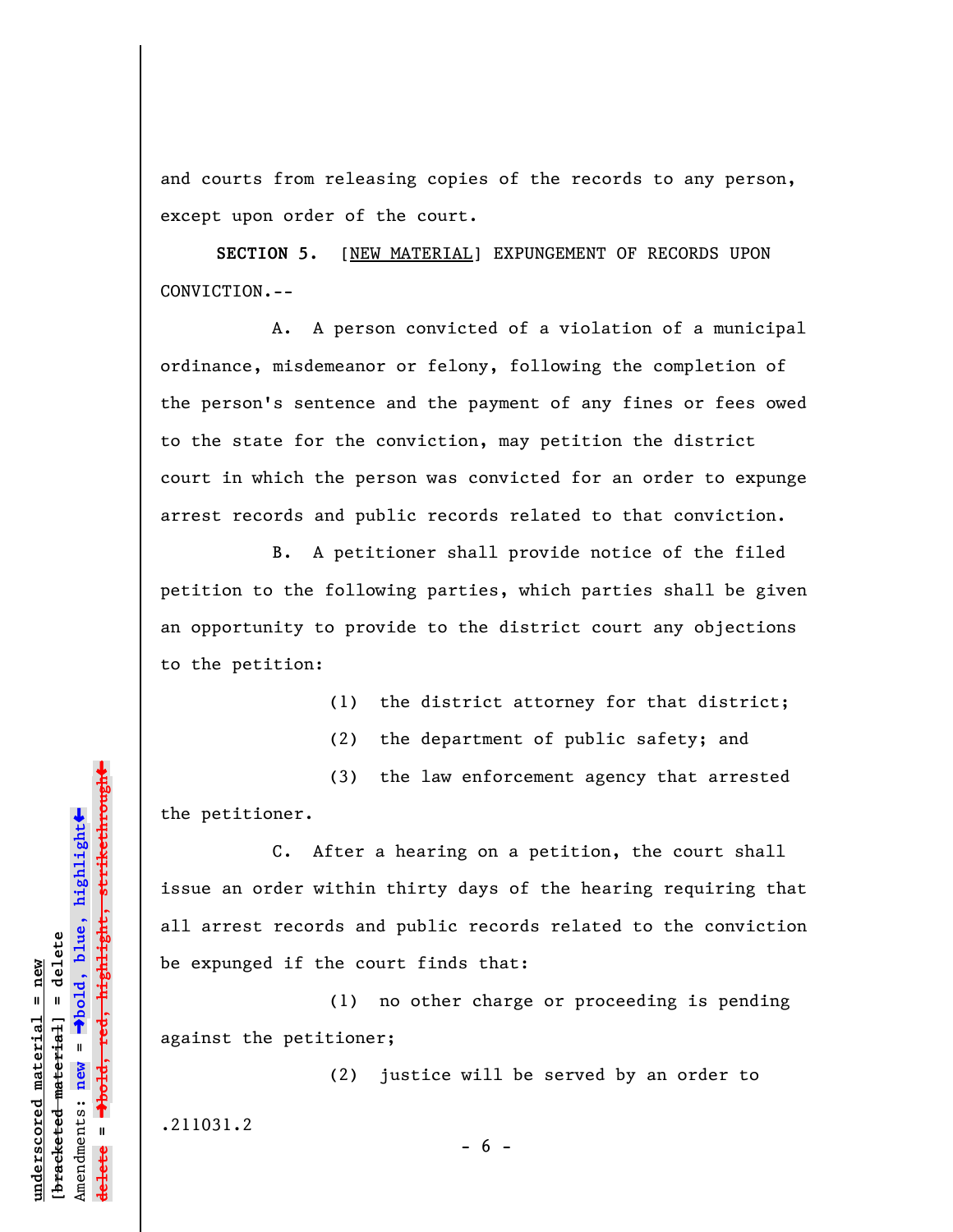expunge; Hfl→and←Hfl

Hfl→(3) the petitioner has fulfilled any **victim restitution ordered by the court in connection with the** petitioner's conviction; and **+Hfl** 

Hfl→(3) (4)←Hfl no other criminal conviction of the petitioner has occurred for a period of:

(a) two years if the petition relates to a conviction for a violation of a municipal ordinance or a misdemeanor not otherwise provided in this paragraph;

(b) four years if the petition relates to a misdemeanor conviction for aggravated battery as provided in Subsection B of Section 30-3-5 NMSA 1978 or to a conviction for a fourth degree felony not otherwise provided in this paragraph;

(c) six years if the petition relates to a conviction for a third degree felony not otherwise provided in this paragraph;

(d) eight years if the petition relates to a conviction for a second degree felony not otherwise provided in this paragraph; or

(e) ten years if the petition relates to a conviction for a first degree felony or for any offense provided in the Crimes Against Household Members Act.

D. The court shall cause a copy of the order to be delivered to all relevant law enforcement agencies and courts.

.211031.2

- 7 -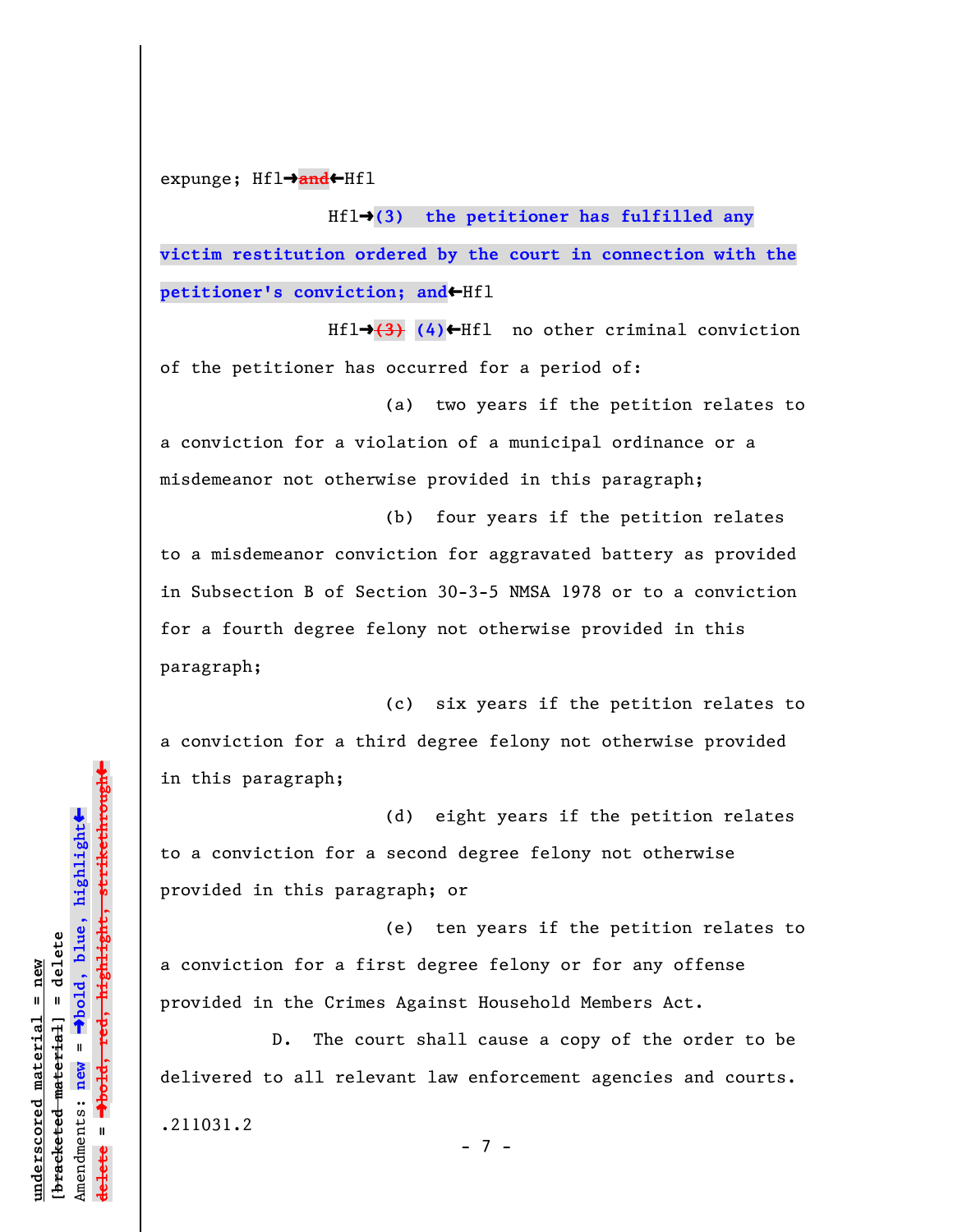The order shall prohibit all relevant law enforcement agencies and courts from releasing copies of such records to any person, except upon order of the court.

E. To determine whether justice will be served by an order to expunge, the court shall consider:

(1) the nature and gravity of the offense or conduct that resulted in the petitioner's conviction;

(2) the petitioner's age, criminal history and employment history;

(3) the length of time that has passed since the offense was committed and the related sentence was completed;

(4) the specific adverse consequences the petitioner may be subject to if the petition is denied; and

(5) any reasons HJC→for retention to deny **expungement**»HJC of the records submitted by the district attorney Sfl<sup>+</sup>.<sup>+</sup>Sfl Sfl<sup>+</sup>, the department of public safety or the law enforcement agency that arrested the petitioner.<sup>4</sup>Sfl

F. For the purposes of determining the time lapsed since a criminal conviction as required in Subsection C of this section, time shall be measured from the last date on which a person completed a sentence for a conviction in any jurisdiction.

G. The provisions of Subsection A of this section do not apply to an offense committed against a child, an

.211031.2

**underscored material = new [bracketed material] = delete**

bracketed material] = delete inderscored material = new

Amendments: **new** =

Amendments: new

 $\mathbf{u}$ 

**delete =**

º**bold, blue, highlight**

º**bold, red, highlight, strikethrough**

 $\ddot{\bullet}$ 

 $\ddag$ 

- 8 -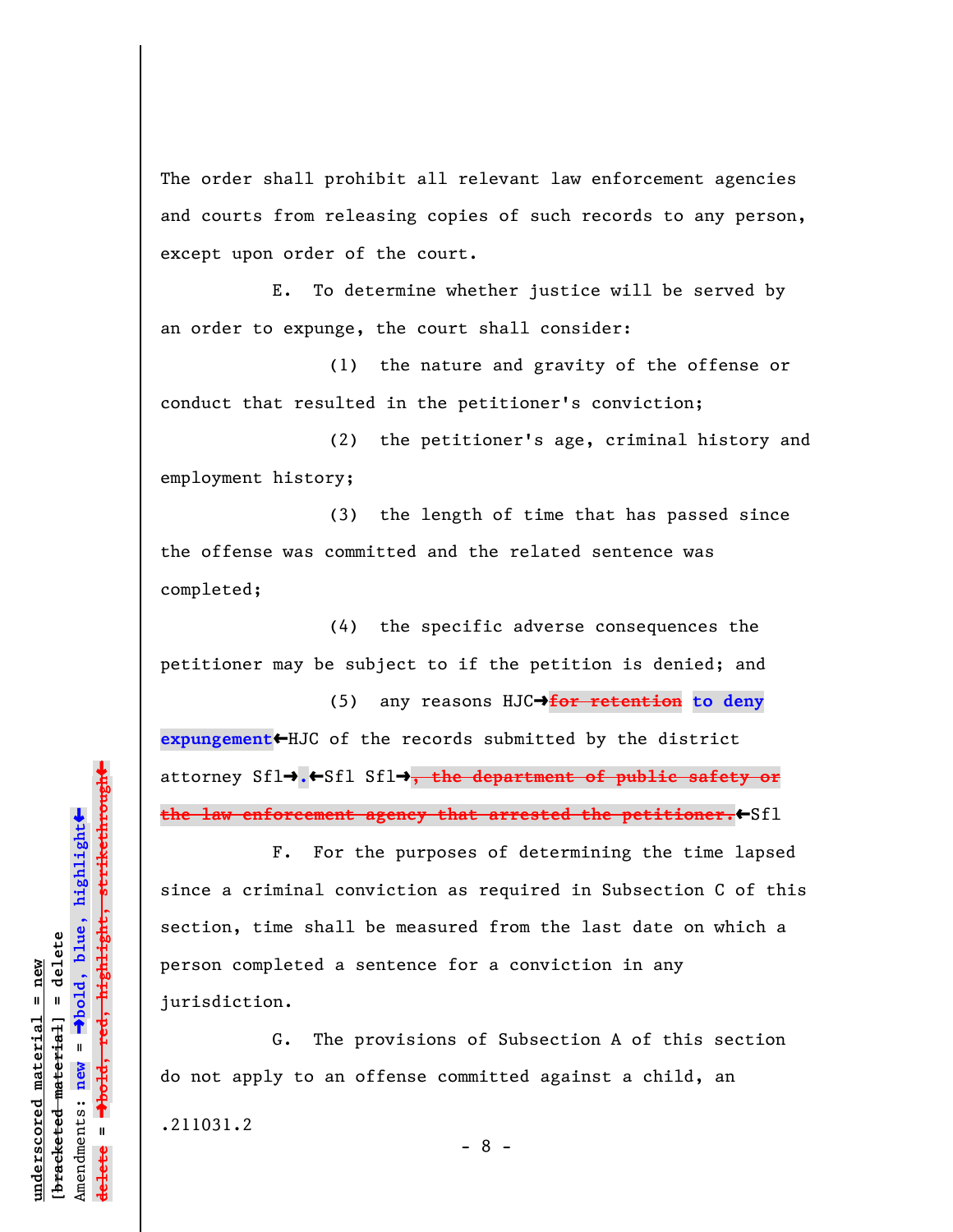offense that caused great bodily harm or death to another person, a sex offense as defined in Section 29-11A-3 NMSA 1978 HJC→, embezzlement pursuant to Section 30-16-8 NMSA 1978←HJC or an offense involving driving while under the influence of intoxicating liquor or drugs.

**SECTION 6.** [NEW MATERIAL] NOTICES--RULEMAKING.--The administrative office of the courts and the department of public safety shall develop rules and procedures to implement the Criminal Record Expungement Act, including procedures for notifying the accused of the accused's rights under that act.

**SECTION 7.** [NEW MATERIAL] EFFECT OF AN ORDER TO EXPUNGE.--Upon entry an of order to expunge, the proceedings shall be treated as if they never occurred, and officials and the person who received the order to expunge may reply to an inquiry that no record exists with respect to the person Hflº**HJC**º**; provided that arrest or conviction records shall be disclosed by the person and officials if required pursuant to federal law**»**HJC.**»Hfl Hflº**; provided that arrest or conviction records shall be disclosed by the person and officials in connection with any application for or query regarding qualification for employment or association with any financial institution regulated by the financial industry regulatory** authority or the securities and exchange commission.<sup>«Hfl</sup>

**SECTION 8.** REPEAL.-- HJCº**Section 29-3-8.1 NMSA 1978 (being Laws 2002, Chapter 46, Section 2) is repealed Sections** .211031.2